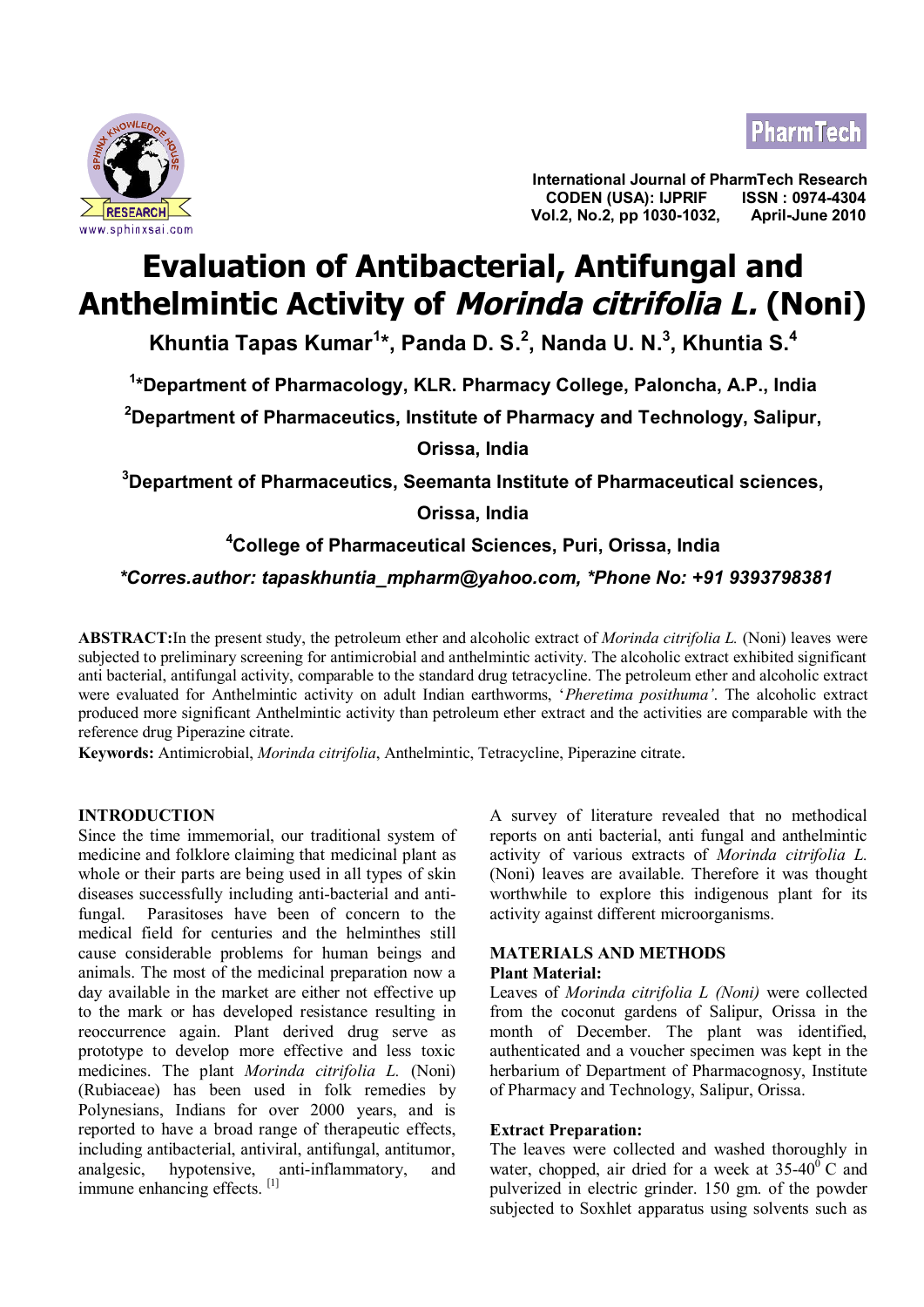petroleum ether and alcoholic extract. The solvent was then removed under reduced pressure, which obtained a greenish- black colored residue. The yield was 9.4% and 7.9% respectively. The prepared extracts were used for the antimicrobial and anthelmintic activity.

## **EXPERIMENTAL DESIGN Anthelmintic Activity Study:**

The Anthelmintic activity was done on adult Indian earth worm'*Pheretima posithuma'* due to its anatomical and physiological resemblance with the intestine round worm parasites of human beings.  $[2,3]$ 

## **Study Protocol:**

Four groups of approximately equal size earthworms consisting of six earthworms in each group were used for the present study.

**Group-1** Control (normal saline)

**Group-2** Standard (Piperazine citrate- 10mg/ml)

**Group-3** Pet. ether extract of different concentration (10mg/ml, 50mg/ml, 100mg/ml)

**Group-4** Alcoholic extract of different concentration (10mg/ml, 50mg/ml, 100mg/ml).

Observations were made for the time taken to paralysis and death in individual worms. Paralysis was said to occur when the worms do not revive even in normal saline. Death was concluded when the worms lost their motility followed with fading away of their body color. [4, 5]

#### **Anti microbial Study: Micro Organisms:**

Three strains of E.Coli, Bacillus Subtilis, Staphylococcus aureus were used for assessing the anti microbial activity standard tetracycline  $(10\mu g/ml)$ . Two fungal strains Asperigillus niger and Candida albicans were used for anti-fungal activity. The microorganisms were obtained from the Department of Pharmaceutical Microbiology, KLR. Pharmacy College, Paloncha, Andhrapradesh, India.

## **Study Protocol:**

Antimicrobial activity was determined by Disc Diffusion method. Muller Hinton and Saboured Dextrose Broth were used as medium for bacterial and fungal strains respectively.  $[6, 7]$  Positive control experiment was carried out under the similar condition by using tetracycline  $(10\mu\text{g/ml})$ .

The petridishes with the bacteria and fungal cultures were incubated at  $37\pm2^0$  C for 24 hrs and  $27\pm2^0$  C for 48 hrs respectively. The assessment of anti microbial activity was based on the measurement of diameter of inhibition zone formed. The experiment was repeated thrice and the results were taken as mean of three readings. [8, 9]

### **RESULTS AND DISCUSSION**

 From the antihelmintic activity study, the alcoholic extract at a dose of 100mg/ml has significant antihelmintic activity where as petroleum ether showed moderate activity. (Table-1)

The results of antimicrobial activity of petroleum ether and alcoholic extracts of *Morinda citrifolia L.* (Noni) were studied and it was found that alcoholic extract of 10mg/ml produced potent antimicrobial activity as it shows more inhibitory zone as compared to other individual concentrations of petroleum ether. The activities are comparable with the reference drug Piperazine citrate. (Table-2)

# **CONCLUSION**

Though there are a number of antibacterial, anti-fungal and Anthelmintic drugs available in the market, they produce many side effects; hence to improve the status of therapy, various ailments of plant extracts like *Morinda citrifolia L.* (Noni) will be much useful. From the results obtained, it is clear that if a detailed research is carried out on the alcoholic extract of *Morinda citrifolia L.* (Noni), some useful drugs may develop for the treatment of bacterial, fungal and anthelmintic action.

| Group           | Treatment                  | $Con.$ (mg/ml) | Paralysis time (min.) | Death time (min.) |  |  |
|-----------------|----------------------------|----------------|-----------------------|-------------------|--|--|
| 1 <sup>st</sup> | Control                    |                |                       |                   |  |  |
|                 | (Normal saline)            |                |                       |                   |  |  |
| $\gamma$ nd     | Piperazine citrate         | 10             | $20.5 \pm 0.7$        | $26.4 \pm 0.5$    |  |  |
|                 |                            | 10             | $90.3 \pm 1.7$        | $100 \pm 2.7$     |  |  |
| 3 <sup>rd</sup> | Petroleum ether<br>Extract | 50             | $70.2 \pm 1.5$        | $90.5 \pm 1.6$    |  |  |
|                 |                            | 100            | $57.3 \pm 1.0$        | $70.5 \pm 1.9$    |  |  |
|                 | Alcoholic Extract          | 10             | $86.3 \pm 1.9$        | $90.5 \pm 1.0$    |  |  |
| 4 <sup>th</sup> |                            | 50             | $67.8 \pm 1.5$        | $80.3 \pm 2.0$    |  |  |
|                 |                            | 100            | $40.0 \pm 0.9$        | $50.3 \pm 0.8$    |  |  |

**Table-1 Anthelmintic Activity of** *Morinda citrifolia L.* **(Noni) leaf extract.**